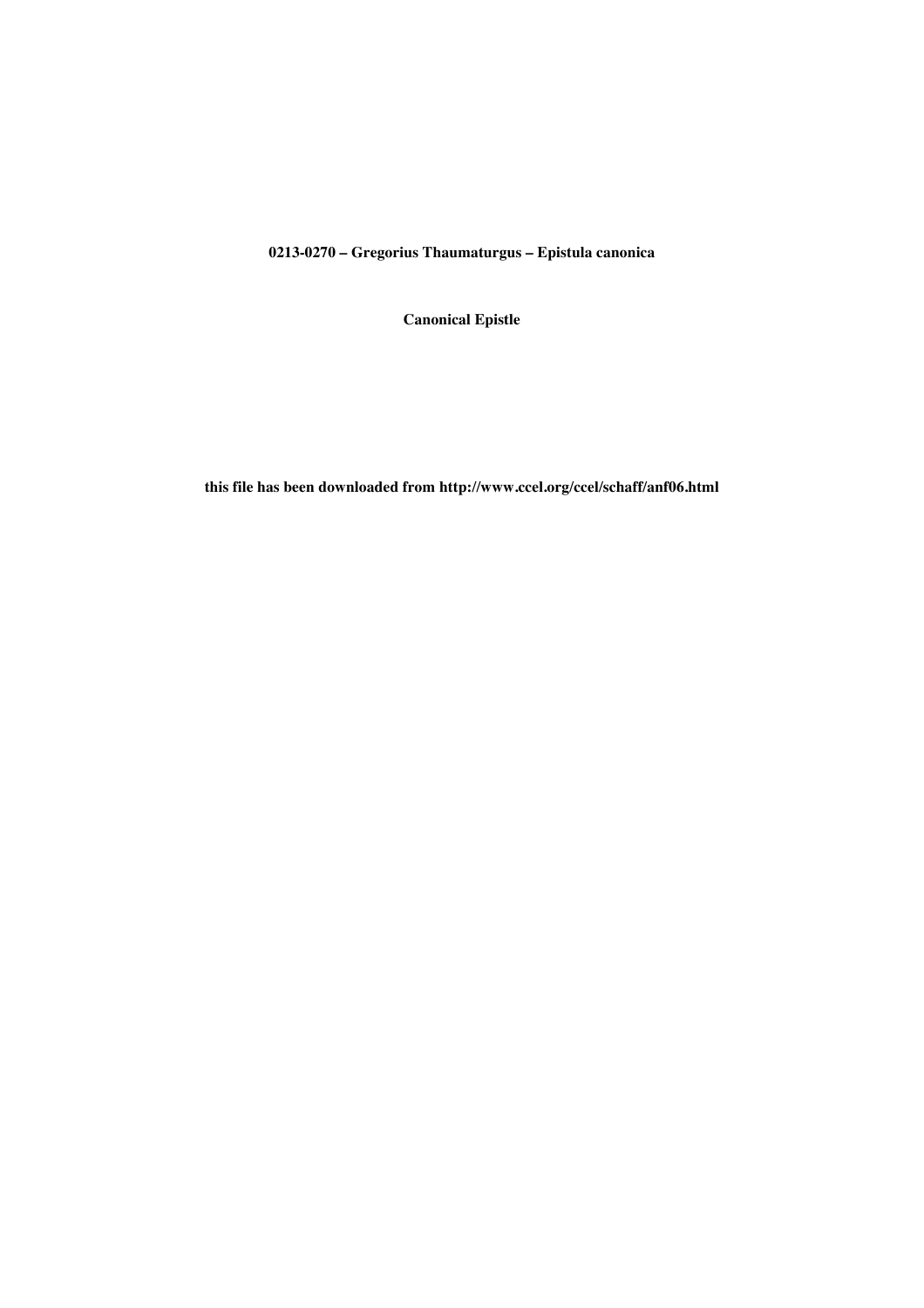in fine, I shall require to use some such conclusion as this: O men, behold, I charge you now expressly and shortly, that ye fear God, who is at once the Lord and the Overseer<sup>119</sup> of all, and that ye keep also His commandments; and that ye believe that all shall be judged severally in the future, and that every man shall receive the just recompense for his deeds, whether they be good or whether they be evil. $120$ 

# Canonical Epistle.121

————————————

Canon I.

[18](http://www.ccel.org/ccel/schaff/anf06/Page_18.html)

THE meats are no burden to us, most holy father,<sup>122</sup> if the captives ate things which their conquerors set before them, especially since there is one report from all, viz., that the barbarians who have made inroads into our parts have not sacrificed to idols. For the apostle says, "Meats for the belly, and the belly for meats: but God shall destroy both it and them."123 But the Saviour also, who cleanseth all meats, says, "Not that which goeth into a man defileth the man, but that which cometh out."124 And this meets the case of the captive women defiled by the barbarians, who outraged their bodies. But if the previous life of any such person convicted him of going, as it is written,

<sup>119</sup> ἐπόπτης.

<sup>120</sup> [The incomparable beauty of our English version of this twelfth chapter of *Koheleth* is heightened not a little by comparison with this turgid metaphrase. It fails, in almost every instance, to extract the kernel of the successive στίχοι of this superlatively poetic and didactic threnode. It must have been a youthful work.]

<sup>121</sup> Of the holy Gregory, archbishop of Neo-Cæsareia, surnamed Thaumaturgus, concerning those who, in the inroad of the barbarians, ate things sacrificed to idols, or offended in certain other matters. Gallandi, iii. p. 400. [Written A.D. 258 or 262.] There are scholia in Latin by Theodorus Balsamon and Joannes Zonaras on these canons. The note of the former on the last canon may be cited:—The present saint has defined shortly five several positions for the penitent; but he has not indicated either the times appointed for their exercise, or the sins for which discipline is determined. Basil the Great, again, has handed down to us an accurate account of these things in his canonical epistles. [Elucidation II.] Yet he, too, has referred to episcopal decision the matter of recovery through penalties [i.e., to the decision of his comprovincial bishops, as in Cyprian's example. See vol. v. p. 415, Elucidation XIII.; also Elucidation I. p. 20, *infra.*

<sup>122</sup> [Elucidation III. p. 20.]

<sup>123</sup> [1 Cor. vi. 13](http://www.ccel.org/ccel/bible/asv.iCor.6.html#iCor.6.13).

<sup>124</sup> [Matt. xv. 11](http://www.ccel.org/ccel/bible/asv.Matt.15.html#Matt.15.11).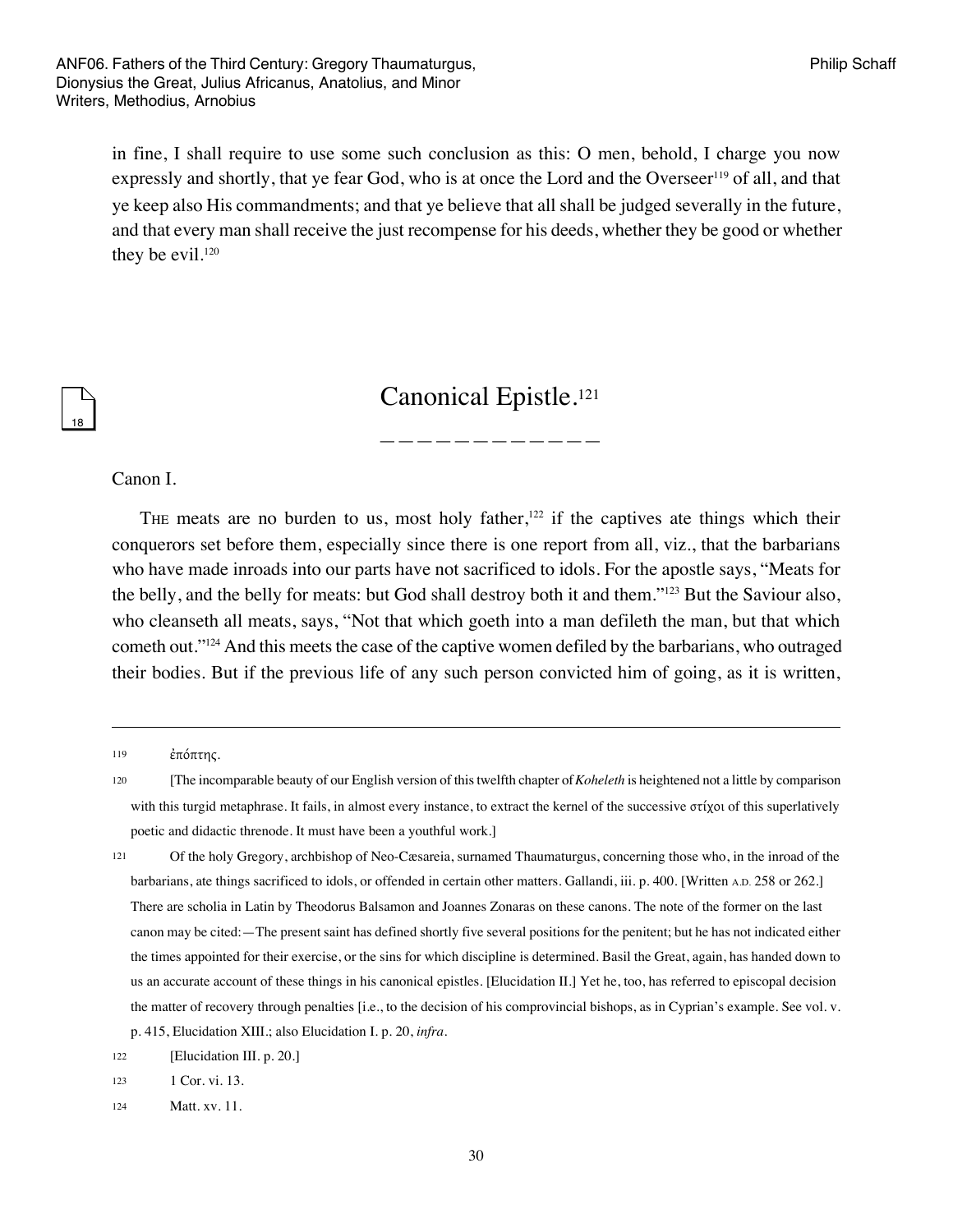after the eyes of fornicators, the habit of fornication evidently becomes an object of suspicion also in the time of captivity. And one ought not readily to have communion with such women in prayers. If any one, however, has lived in the utmost chastity, and has shown in time past a manner of life pure and free from all suspicion, and now falls into wantonness through force of necessity, we have an example for our guidance,—namely, the instance of the damsel in Deuteronomy, whom a man finds in the field, and forces her and lies with her. "Unto the damsel," he says, "ye shall do nothing; there is in the damsel no sin worthy of death: for as when a man riseth against his neighbour, and slayeth him, even so is this matter: the damsel cried, and there was none to help her."<sup>125</sup>

## Canon II.

Covetousness is a great evil; and it is not possible in a single letter to set forth those scriptures in which not robbery alone is declared to be a thing horrible and to be abhorred, but in general the grasping mind, and the disposition to meddle with what belongs to others, in order to satisfy the sordid love of gain. And all persons of that spirit are excommunicated from the Church of God. But that at the time of the irruption, in the midst of such woful sorrows and bitter lamentations, some should have been audacious enough to consider the crisis which brought destruction to all the very period for their own private aggrandizement, that is a thing which can be averred only of men who are impious and hated of God, and of unsurpassable iniquity. Wherefore it seemed good to excommunicate such persons, lest the wrath (of God) should come upon the whole people, and upon those first of all who are set over them in office, and yet fail to make inquiry. For I am afraid, as the Scripture says, lest the impious work the destruction of the righteous along with his own.<sup>126</sup> "For fornication," it says,127 "and covetousness *are things* on account of which the wrath of God cometh upon the children of disobedience. Be not ye therefore partakers with them. For ye were sometimes darkness, but now are ye light in the Lord: walk as children of light (for the fruit of the light<sup> $128$ </sup> is in all goodness, and righteousness, and truth), proving what is acceptable unto the Lord. And have no fellowship with the unfruitful works of darkness, but rather reprove them; for it is a shame even to speak of those things which are done of them in secret. But all things that are reproved are made manifest by the light." In this wise speaks the apostle. But if certain parties who pay the proper penalty for that former covetousness of theirs, which exhibited itself in the time of peace, now turn aside again to the indulgence of covetousness in the very time of trouble (i.e., in the troubles of the inroads by the barbarians), and make gain out of the blood and ruin of men who

<sup>125</sup> [Deut. xxii. 26, 27](http://www.ccel.org/ccel/bible/asv.Deut.22.html#Deut.22.26).

<sup>126</sup> Gen. xviii. 23, 25.

<sup>127</sup> [Eph. v. 5–13](http://www.ccel.org/ccel/bible/asv.Eph.5.html#Eph.5.5).

<sup>128</sup> τοῦ φωτός for the received πνεύματος.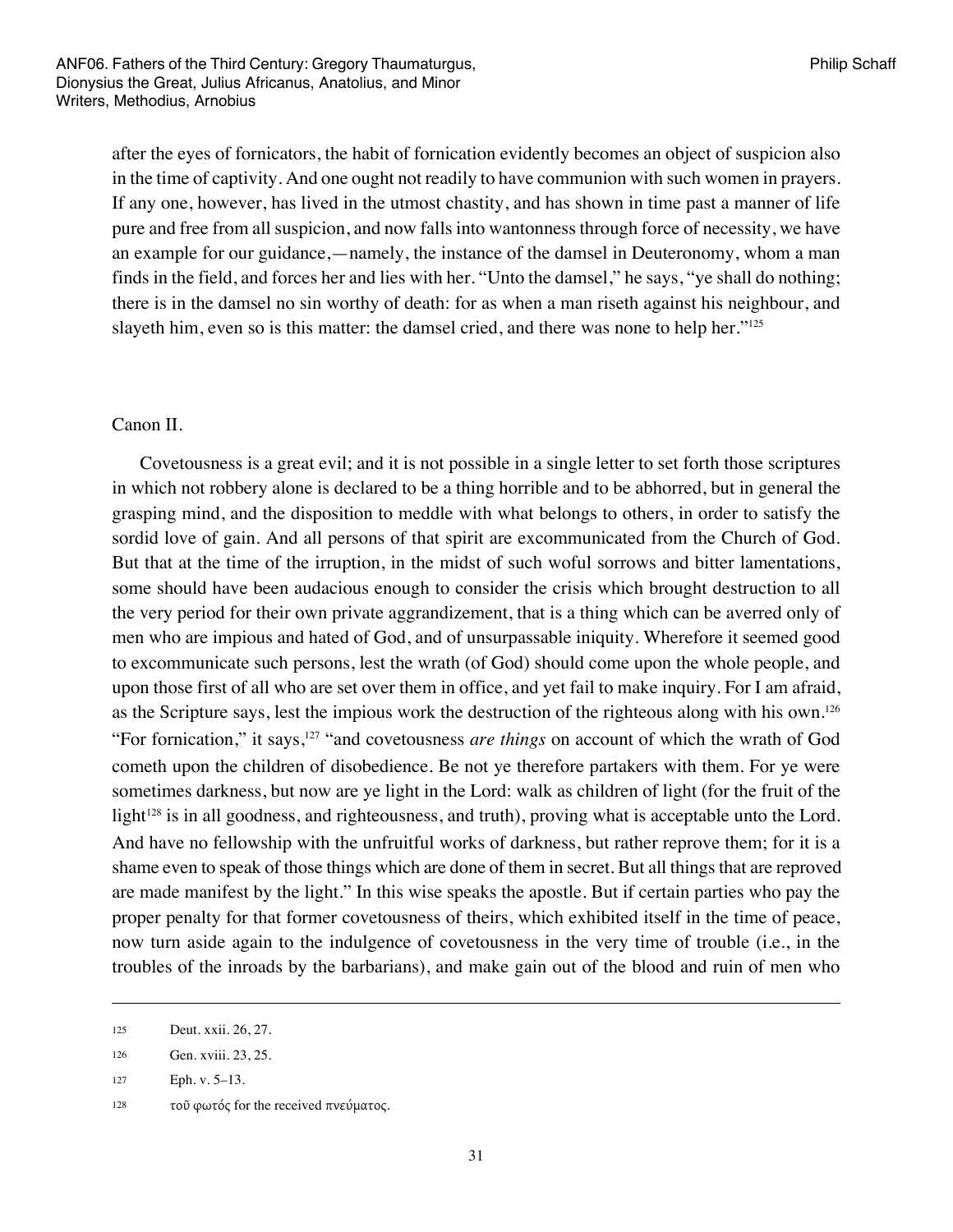have been utterly despoiled, or taken captive, (or) put to death, what else ought to be expected, than that those who struggle so hotly for covetousness should heap up wrath both for themselves and for the whole people?



## Canon III.

Behold, did not Achar<sup>129</sup> the son of Zara transgress in the accursed thing, and trouble then lighted on all the congregation of Israel? And this one man was alone in his sin; but he was not alone in the death that came by his sin. And by us, too, everything of a gainful kind at this time, which is ours not in our own rightful possession, but as property strictly belonging to others, ought to be reckoned a thing devoted. For that Achar indeed took of the spoil; and those men of the present time take also of the spoil. But he took what belonged to enemies; while these now take what belongs to brethren, and aggrandize themselves with fatal gains.

## Canon IV.

Let no one deceive himself, nor put forward the pretext of having found such property. For it is not lawful, even for a man who has found anything, to aggrandize himself by it. For Deuteronomy says: "Thou shalt not see thy brother's ox or his sheep go astray in the way, and pay no heed to them; but thou shalt in any wise bring them again unto thy brother. And if thy brother come not nigh thee, or if thou know him not, then thou shalt bring them together, and they shall be with thee until thy brother seek after them, and thou shalt restore them to him again. And in like manner shalt thou do with his ass, and so shalt thou do with his raiment, and so shalt thou do with all lost things of thy brother's, which he hath lost, and thou mayest find."130 Thus much in Deuteronomy. And in the book of Exodus it is said, with reference not only to the case of finding what is a friend's, but also of finding what is an enemy's: "Thou shalt surely bring them back to the house of their master again."131 And if it is not lawful to aggrandize oneself at the expense of another, whether he be brother or enemy, even in the time of peace, when he is living at his ease and delicately, and without concern as to his property, how much more must it be the case when one is met by adversity, and is fleeing from his enemies, and has had to abandon his possessions by force of circumstances!

<sup>129</sup> [Josh. vii](http://www.ccel.org/ccel/bible/asv.Josh..html#Josh..).

<sup>130</sup> [Deut. xxii. 1–3](http://www.ccel.org/ccel/bible/asv.Deut.22.html#Deut.22.1).

<sup>131</sup> [Ex. xxiii. 4](http://www.ccel.org/ccel/bible/asv.Exod.23.html#Exod.23.4).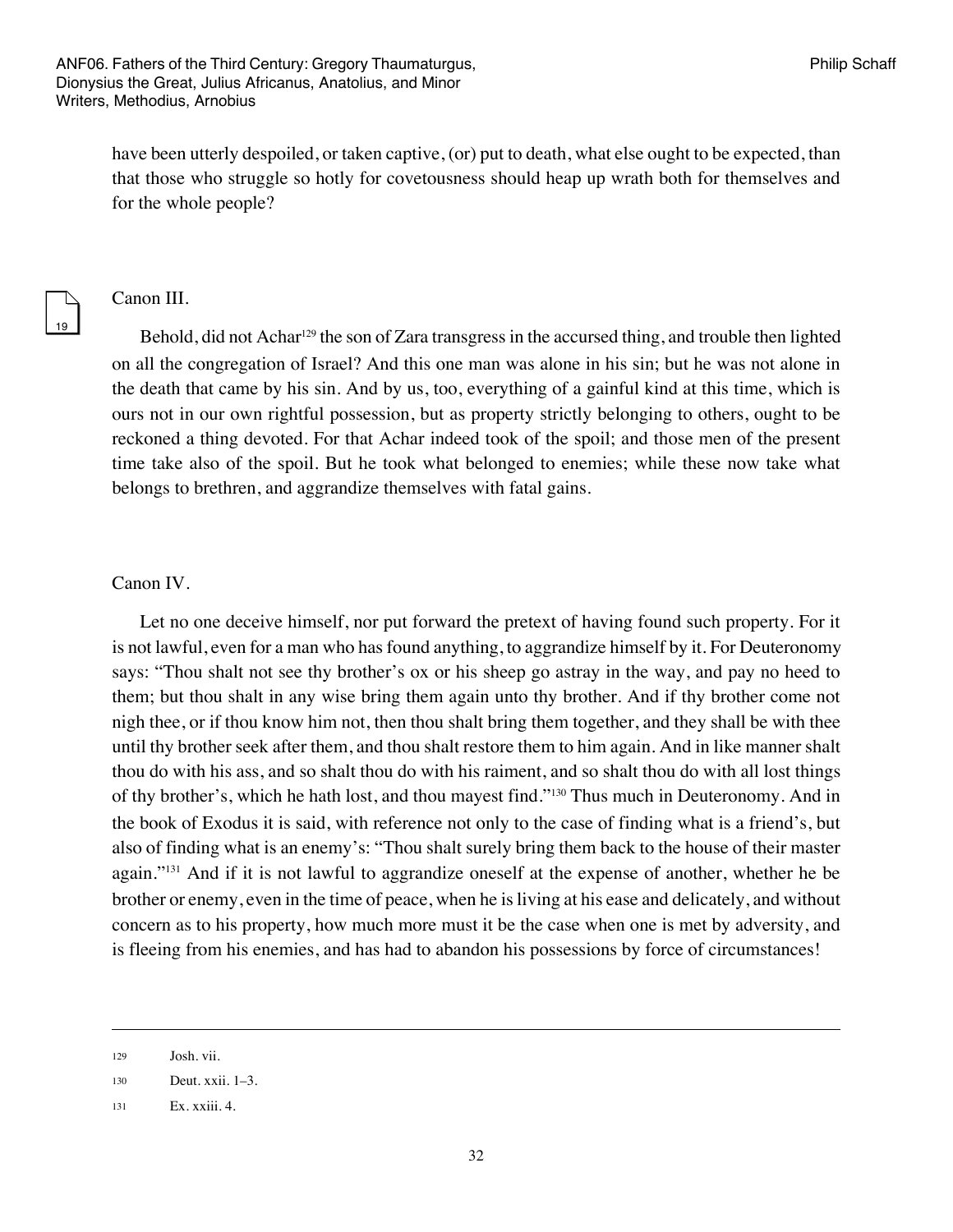## Canon V.

But others deceive themselves by fancying that they can retain the property of others which they may have found as an equivalent for their own property which they have lost. In this way verily, just as the Boradi and Goths brought the havoc of war on them, they make themselves Boradi and Goths to others. Accordingly we have sent to you our brother and comrade in old age, Euphrosynus, with this view, that he may deal with you in accordance with our model here, and teach you against whom you ought to admit accusations,<sup>132</sup> and whom you ought to exclude from your prayers.

## Canon VI.133

Moreover, it has been reported to us that a thing has happened in your country which is surely incredible, and which, if done at all, is altogether the work of unbelievers, and impious men, and men who know not the very name of the Lord; to wit, that some have gone to such a pitch of cruelty and inhumanity, as to be detaining by force certain captives who have made their escape. Dispatch ye commissioners into the country, lest the thunderbolts of heaven fall all too surely upon those who perpetrate such deeds.

## Canon VII.134

Now, as regards those who have been enrolled among the barbarians, and have accompanied them in their irruption in a state of captivity, and who, forgetting that they were from Pontus, and Christians, have become such thorough barbarians, as even to put those of their own race to death by the gibbet<sup>135</sup> or strangulation, and to show their roads or houses to the barbarians, who else would have been ignorant of them, it is necessary for you to debar such persons even from being auditors in the public congregations, $136$  until some common decision about them is come to by the saints assembled in council, and by the Holy Spirit antecedently to them.

<sup>132</sup> ὧν δεῖ τὰς κατηγορίας προσίεσθαι.

<sup>133</sup> Concerning those who forcibly detain captives escaped from the barbarians.

<sup>134</sup> Concerning those who have been enrolled among the barbarians, and who have dared to do certain monstrous things against those of the same race with themselves.

<sup>135</sup> ξυλῳ.

<sup>136</sup> ακροάσεως.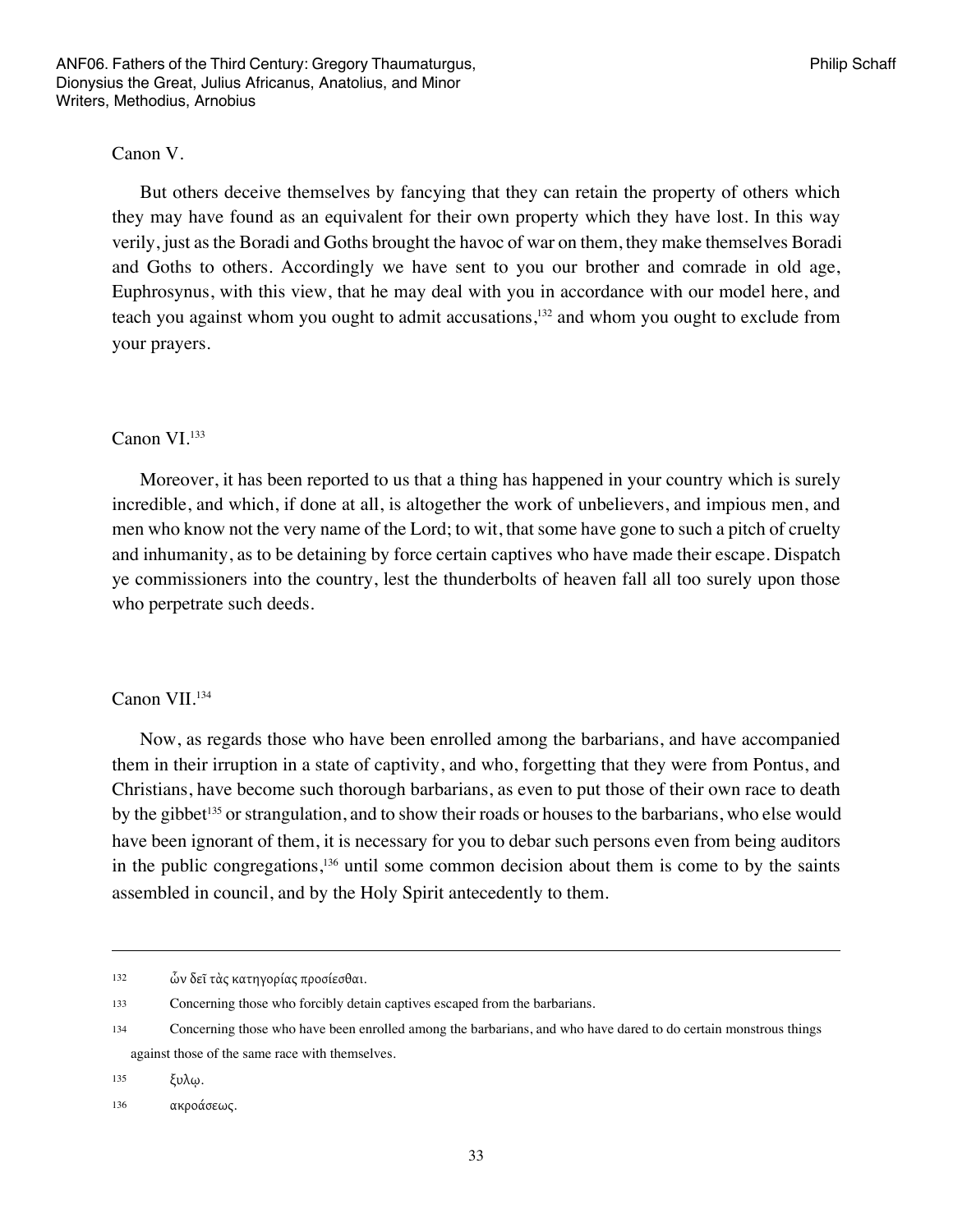ANF06. Fathers of the Third Century: Gregory Thaumaturgus, National Communications of the Thilip Schaff Dionysius the Great, Julius Africanus, Anatolius, and Minor Writers, Methodius, Arnobius

## Canon VIII.<sup>137</sup>

Now those who have been so audacious as to invade the houses of others, if they have once been put on their trial and convicted, ought not to be deemed fit even to be hearers in the public congregation. But if they have declared themselves and made restitution, they should be placed in the rank of the repentant.<sup>138</sup>

#### Canon IX.139

Now, those who have found in the open field or in their own houses anything left behind them by the barbarians, if they have once been put on their trial and convicted, ought to fall under the same class of the repentant. But if they have declared themselves and made restitution, they ought to be deemed fit for the privilege of prayer.<sup>140</sup>

#### Canon X.

[20](http://www.ccel.org/ccel/schaff/anf06/Page_20.html)

And they who keep the commandment ought to keep it without any sordid covetousness, demanding neither recompense,<sup>141</sup> nor reward,<sup>142</sup> nor fee,<sup>143</sup> nor anything else that bears the name of acknowledgment.

Canon XI.144

<sup>137</sup> Concerning those who have been so audacious as to invade the houses of others in the inroad of the barbarians.

<sup>138</sup> τῶν ὑποστρεφόντων.

<sup>139</sup> Concerning those who have found in the open field or in private houses property left behind them by the barbarians.

<sup>140</sup> [Partially elucidated below in (the spurious) Canon XI. See Marshall's *Penitential Discipline of the Primitive Church.*]

<sup>141</sup> μηνυτρα, the price of information.

<sup>142</sup>  $\sigma \tilde{\omega} \sigma \tau \rho \alpha$ , the reward for bringing back a runaway slave.

<sup>143</sup> εὕρετρα, the reward of discovery.

<sup>144</sup> [This canon is rejected as spurious. Lardner, *Credib.*, ii. p. 633.]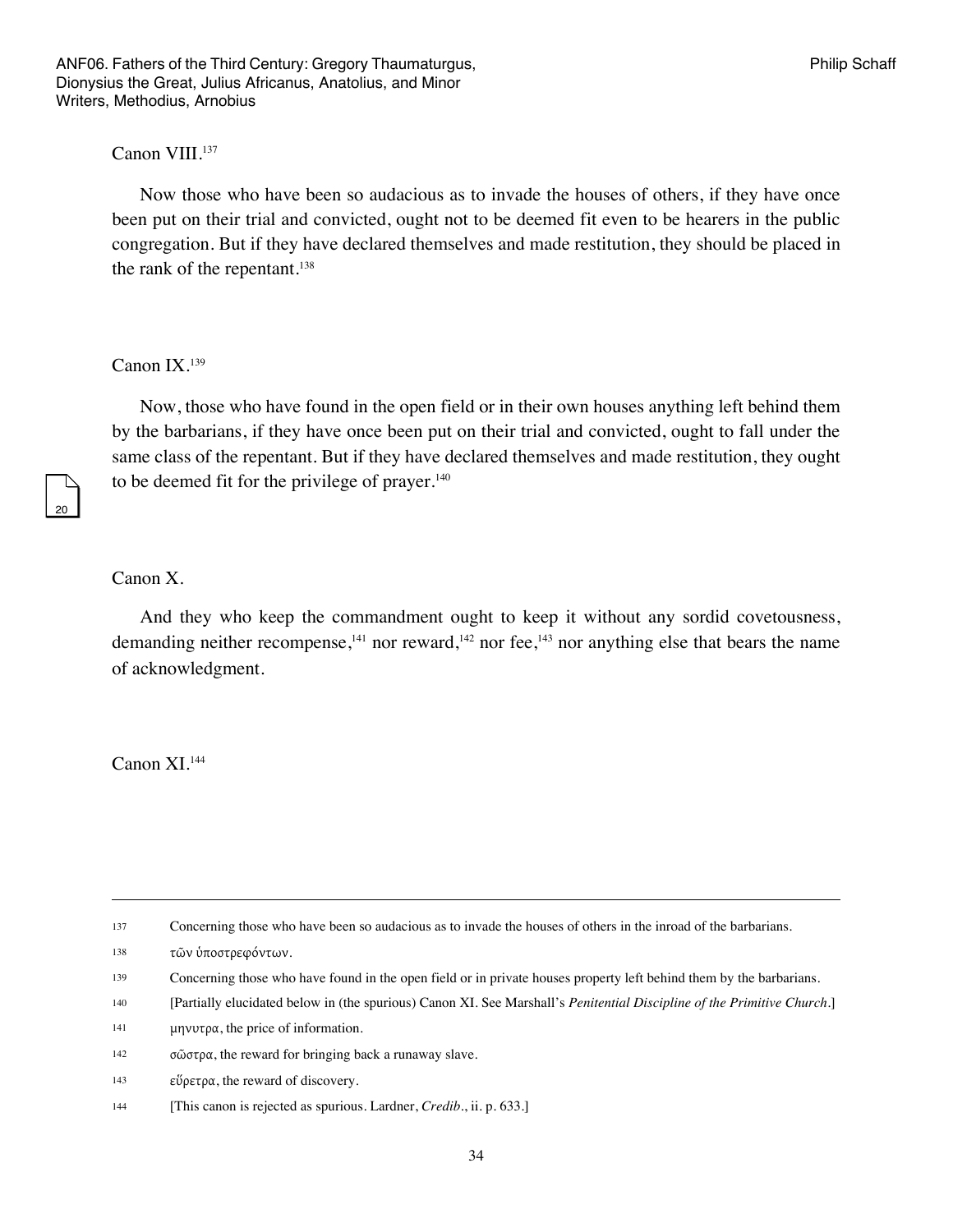Weeping<sup>145</sup> takes place without the gate of the oratory; and the offender standing there ought to implore the faithful as they enter to offer up prayer on his behalf. Waiting on the word,<sup>146</sup> again, takes place within the gate in the porch, $147$  where the offender ought to stand until the catechumens *depart*, and thereafter he should go forth. For let him hear the Scriptures and doctrine, it is said, and then be put forth, and reckoned unfit for the privilege of prayer. Submission,<sup>148</sup> again, is that one stand within the gate of the temple, and go forth along with the catechumens. Restoration<sup>149</sup> is that one be associated with the faithful, and go not forth with the catechumens; and last of all comes the participation in the holy ordinances. $150$ 

# Elucidations.

————————————

## I.

## (The title, p. 18.)

This is a genuine epistle, all but the eleventh canon. It is addressed to an anonymous bishop; one of his suffragans, some think. I suppose, rather, he consults, as Cyprian did, the bishop of the nearest Apostolic See, and awaits his concurrence. It refers to the ravages of the Goths in the days of Gallienus (A.D. 259–267), and proves the care of the Church to maintain discipline, even in times most unfavourable to order and piety. The last canon is an explanatory addition made to elucidate the four degrees or classes of penitents. It is a very interesting document in this respect, and sheds light on the famous canonical epistles of St. Basil.

II.

(Basil the Great, p. 18, note.)

- <sup>147</sup> ἐν τῷ νάρθηκι.
- <sup>148</sup> ὑπόπτωσις.
- <sup>149</sup> σύστασις.
- <sup>150</sup> ἁγιασμάτων.

<sup>145</sup> πρόσκλαυσις, discipline.

<sup>146</sup> ἀκρόασις.